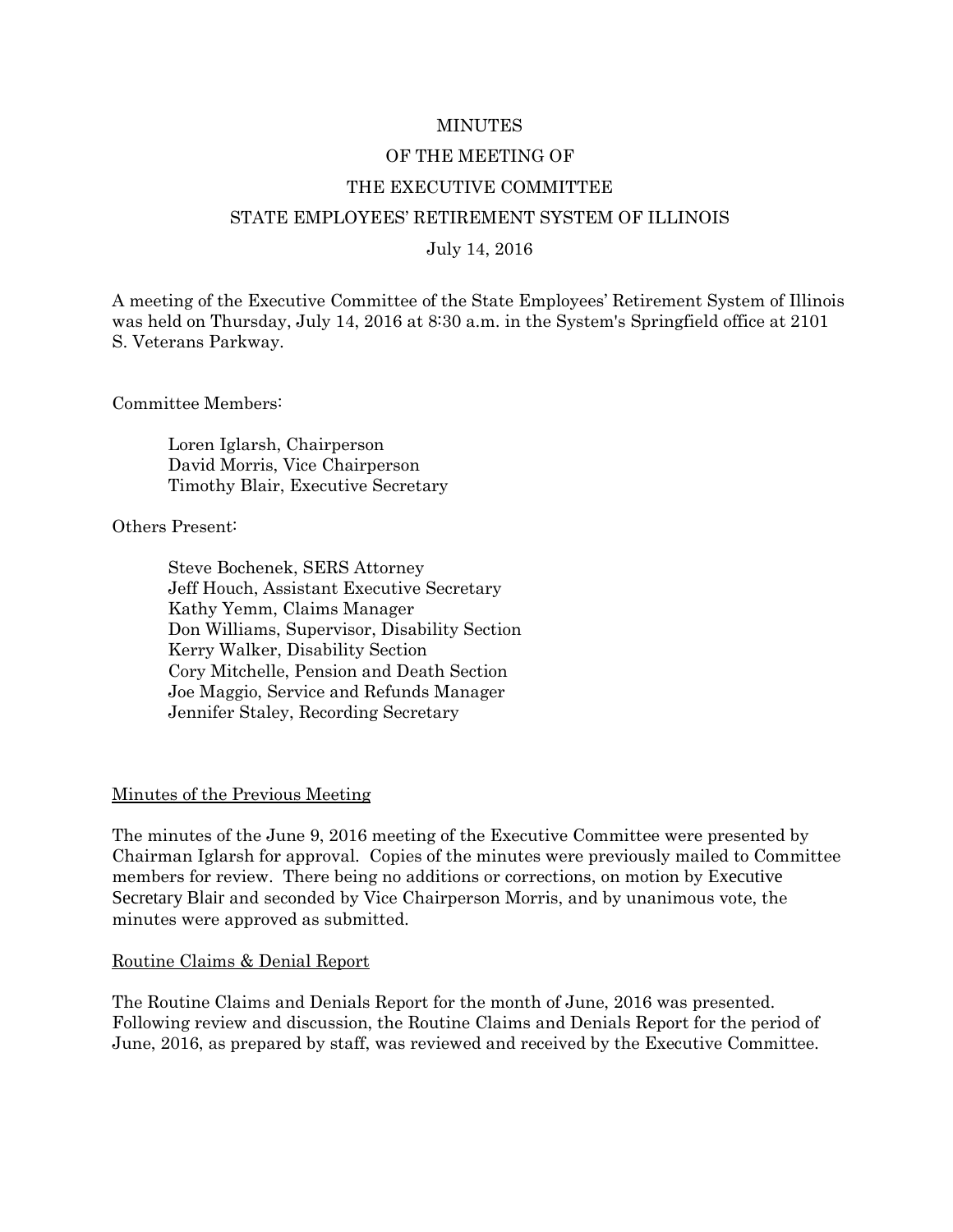# Old Business

## Joseph Zappa – Disability Denial/Felony

Joseph Zappa was present at the May 2016 Executive Committee meeting, along with his attorney, Carl Draper. Joseph Zappa is an Environmental Specialist III for EPA. His last day worked was January 27, 2016. Mr. Zappa has applied for a nonoccupational disability benefit. The Disability Section denied his application for disability.

Joseph Zappa was convicted of a felony on July 7, 1995 which was directly related to his employment with the Secretary of State. He was sentenced to a term of 36 months of probation. He successfully completed his sentence on July 2, 1998. He returned to state employment and has continuously been employed with the Illinois Environmental Protection Agency since June 16, 1999.

After Attorney Draper presented his case, the Executive Committee discussed the case and it was decided to refer to SERS' attorney, Steve Bochenek, to review.

At the June meeting Attorney Bochenek discussed the case with the Executive Committee and said he will present an informal opinion at the July, 2016 meeting.

At the July meeting Attorney Bochenek presented his opinion whereby he advised that because Mr. Zappa was employed by two separate employers with a break in service between those periods based on the felony conviction with Mr. Zappa being rehired after the break in service, which created two separate employment periods, Mr. Zappa should be entitled to the benefits for his second period of employment; however, his first employment period is forfeited due to the felony conviction. Therefore, Mr. Zappa is entitled to disability benefits for the time he has accrued during the second period of employment.

After some discussion, a motion was made by Chairman Iglarsh to approve disability benefits for Mr. Zappa based on his second period of employment and that his first period of employment remains forfeited with no right to repay his refund of contributions, seconded by Vice Chairperson Morris. All were in favor.

## Cynthia Hogueisson Cronk – 1/2 time ceasing date – Deferred

#### New Business

Ward Arjes-Maddox – Occ – Waive 12 month filing period

Ward Arjes-Maddox works as a highway maintainer for the Illinois Department of Transportation. He last worked on November 19, 2013. He began a service connected leave of absence on November 27, 2013 and returned to work on February 25, 2015.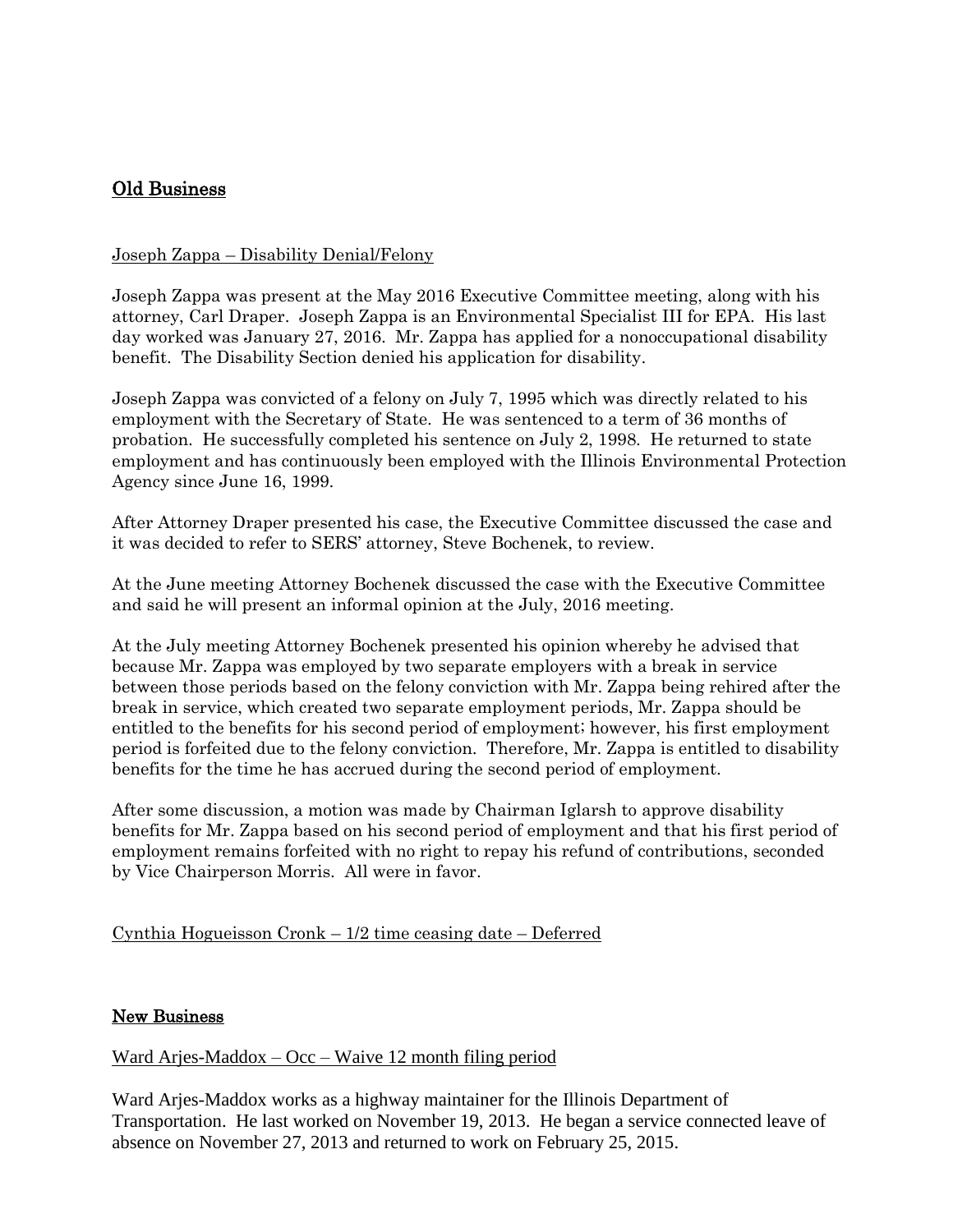He has requested a written appeal to the Executive Committee so that the 12 month filing limitation can be waived.

After some discussion, a motion was made by Chairman Iglarsh to approve Mr. Arjes-Maddox's request to appeal the 12 month filing limitation, seconded by Vice Chairperson Morris. All were in favor.

# Curtis Wooters –  $Occ - Wave 12$  month filing period

Curtis Wooters works as a Chief Engineer for the Department of Corrections. He last worked on February 13, 2011 and began a service connected leave on February 18, 2011. He returned to work on April 9, 2012. He also last worked on October 24, 2014 and began a service connected leave on October 31, 2014 with a return to work date of January 5, 2015.

He has requested a written appeal to the Executive Committee to have the 12 month filing limitations be waived. He was paid TTD for these time periods.

After some discussion, a motion was made by Chairman Iglarsh to approve Mr. Wooters' request to appeal the 12 month filing limitation, seconded by Vice Chairperson Morris. All were in favor.

## Glenda Coney – Nonocc – Waive 90 day filing period

Glenda Coney works as a Public Service Administrator for the Department of Public Health. She last worked on January 26, 2016. She began a medical leave of absence on February 18, 2016 and returned to work on May 10, 2016.

She requested a written appeal to the Executive Committee to have the 90 day filing limitation waived. Medical information has been obtained.

After discussing the file, a motion was made by Chairman Iglarsh to approve Ms. Coney's request to waive the 90 day filing limitation, seconded by Vice Chairperson Morris. All were in favor.

## Kimberly Berg – Request reduced payment for overpayment

Roger Berg, a state retiree, died on July 26, 2015. His surviving spouse, Kimberly Berg, is receiving disabled widow's benefits from the Social Security Administration.

The monthly survivor annuity paid should have been reduced due to the social security offset, creating an overpayment from August 1, 2015 through April 30, 2016 in the amount of \$1,317.82.

Ms. Berg is asking for the overpayment to be repaid by applying payments from her survivor annuity of \$20.00 per month, which would take almost 66 months to complete the repayment.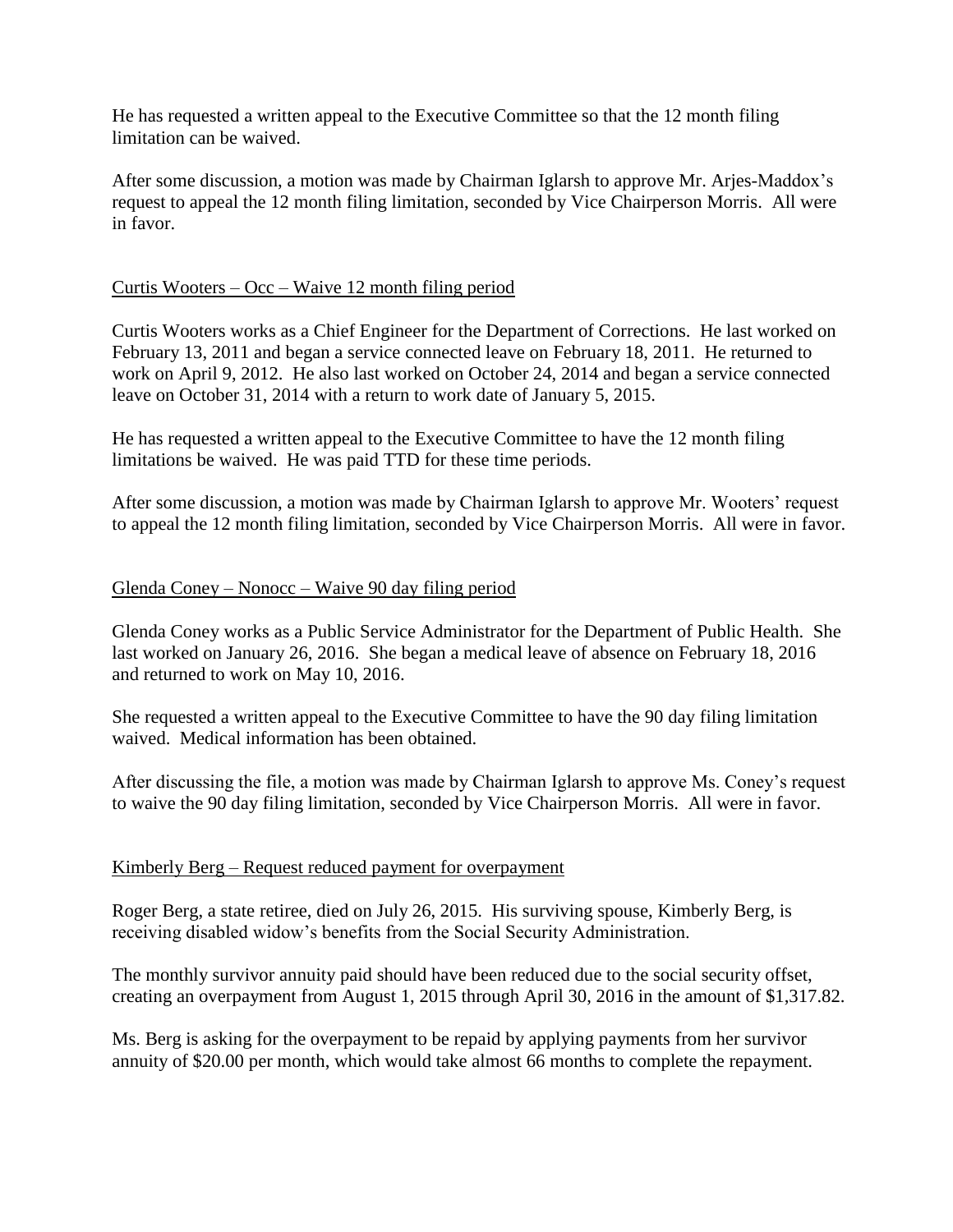After some discussion, a motion was made by Vice Chairperson Morris to approve Ms. Berg's request to have her overpayment repayment amount reduced to the amount of \$50.00 per month, seconded by Chairman Iglarsh. All were in favor.

# Jeanette Harris – Request to retire reciprocally

Jeanette Harris retired April 1, 2016. She did not choose reciprocity on her pension application. Ms. Harris is asking to have her pension calculated reciprocally with the County Employees' Annuity and Benefit Fund of Cook County. There would be no change to her benefit amount from SERS.

After some discussion, Chairman Iglarsh moved for approval of Ms. Harris' request to retire reciprocally, seconded by Vice Chairperson Morris. All were in favor.

# Thomas Cianferri – Waiver of death benefits

Rosalie Cianferri, a retired state employee, died on December 10, 2013. A death benefit is payable to the beneficiaries. Ms. Cianferri listed four beneficiaries; her three brothers and one sister. Her brother, Thomas Cianferri, is requesting a waiver of his portion of the death benefit.

After reviewing the case, a motion was made by Vice Chairperson Morris to approve the request of Thomas Cianferri to waive his portion of the death benefit, seconded by Chairman Iglarsh. All were in favor.

## Gregory Peters, Waiver of death benefits

Gary Peters, an active state employee, died on April 3, 2016. A death benefit is payable to the beneficiary(ies). Mr. Peters listed a primary beneficiary, his mother, Nancy Jo Teel. She predeceased him on November 26, 2014. Mr. Peters' contingent beneficiary is his brother, Gregory Peters.

Gregory Peters is requesting a waiver of the death benefit so it will be payable to the estate of Gary Peters instead. Gary Peters left a will and Gregory Peters would like the benefits paid to the estate so the money can be distributed according to the will.

After some discussion, a motion was made by Chairman Iglarsh to approve Gregory Peters' request to waive his portion of the death benefits, seconded by Vice Chairperson Morris. All were in favor.

## Thomas Micetich – Reinstate write-off

A payroll in 1981 was entered under the wrong SSN for Thomas Micetich. Contributions in the amount of \$28.82 were written off in 1996. There was no service credit written off as the second pay period was correct and Mr. Micetich received a full month of service credit under the correct SSN. Mr. Micetich retired effective June 1, 2016. The Pension and Death Section is requesting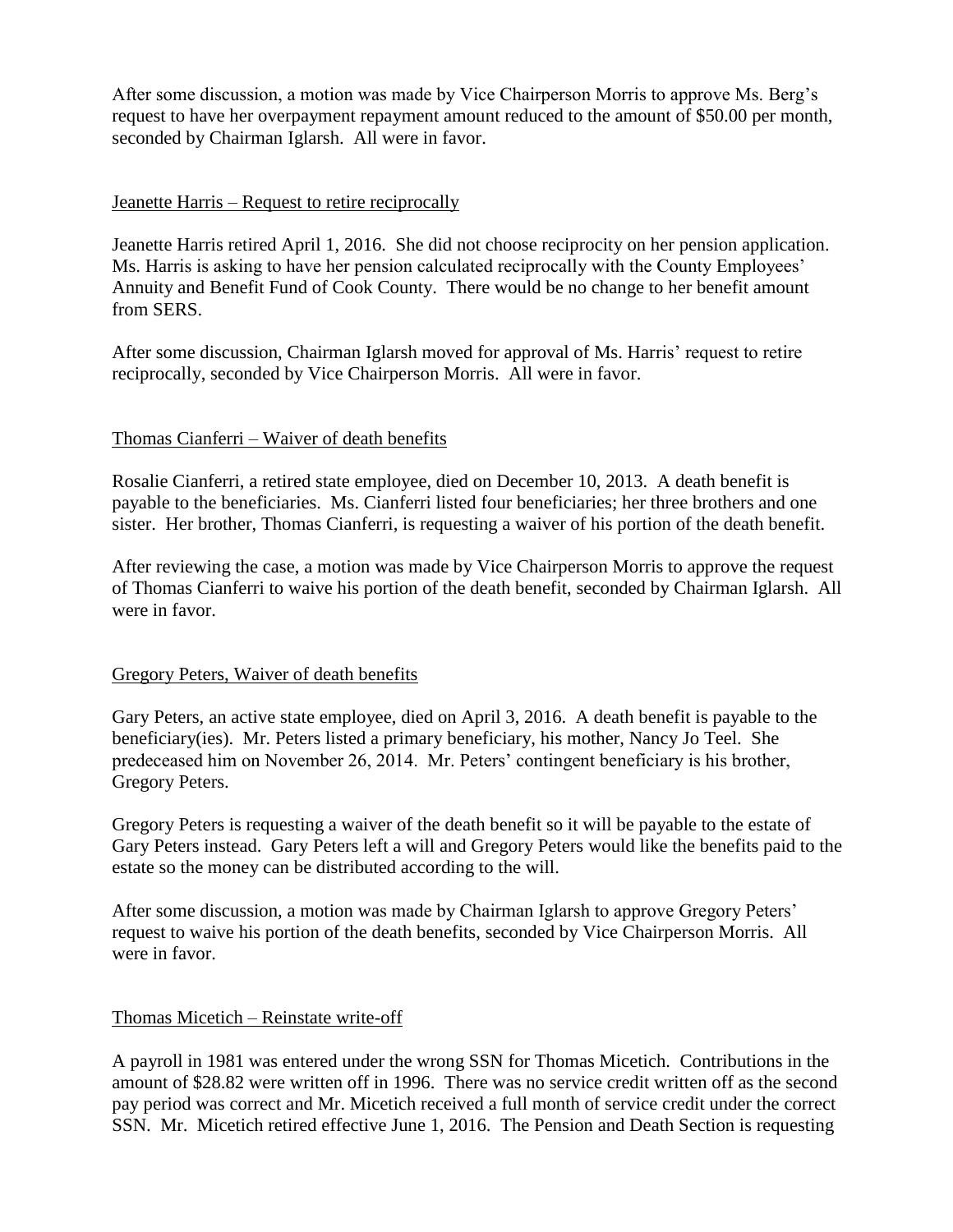the Executive Committee to approve the reinstatement of this account so the contributions can be moved to the correct account.

After some discussion, a motion was made by Chairman Iglarsh to approve the reinstatement of Mr. Micetich's account, seconded by Vice Chairperson Morris. All were in favor.

# Paullette L. Birmingham – Service Credit

Ms. Birmingham has requested a written appeal before the Executive Committee. She is attempting to establish creditable service under provisions of HB5262, Public Act 96-1320.

The bill allowed an employee who was laid-off, but returned to any State employment to establish service for the period of layoff, not to exceed three years. The applicant had to apply for the creditable service within six months after the effective date of the Amendatory Act. The deadline to apply for the creditable service was January 27, 2011.

Ms. Birmingham was on the State payroll during the time that both SERS-O-GRAMs were issued and mailed. She did not contact us regarding her layoff either time by the deadline required by the bill.

After some discussion, a motion was made by Executive Secretary Blair to deny Ms. Birmingham's request to establish creditable service for the period of layoff, seconded by Vice Chairperson Morris. All were in favor.

## Ronald Scott – Guidance Regarding Survivor Contribution Refund Repayment

Ronald Scott, a state retiree, died on July 1, 2016. At the time of his retirement, he did not have an eligible survivor so he received a refund of his survivor contributions.

Mr. Scott requested the cost to repay the survivor contribution refund on June 2, 2016. He did not contact SERS again to set up a payment schedule or submit a check. Does the spouse have 30 days to pay the survivor contribution refund so she may receive a survivor benefit?

After some discussion, direction was given to staff that an inquiry for an estimate is not considered a request to repay the refund.

## Roseanne Serpe – Wants lump sum death benefit paid to her

Member: Ferdinand Serpe SSN: xxx-xx-1451

Ferdinand Serpe signed a beneficiary form on November 24, 2015. Per his spouse, Roseanne Serpe, this form was mailed to the Secretary of State along with other documents. A copy of the beneficiary form was then apparently forwarded to SERS. This was returned to the member as SERS is unable to accept a photocopy of a beneficiary form. The original beneficiary form was received by SERS on December 14, 2015; however, the member had died on December 5, 2015.